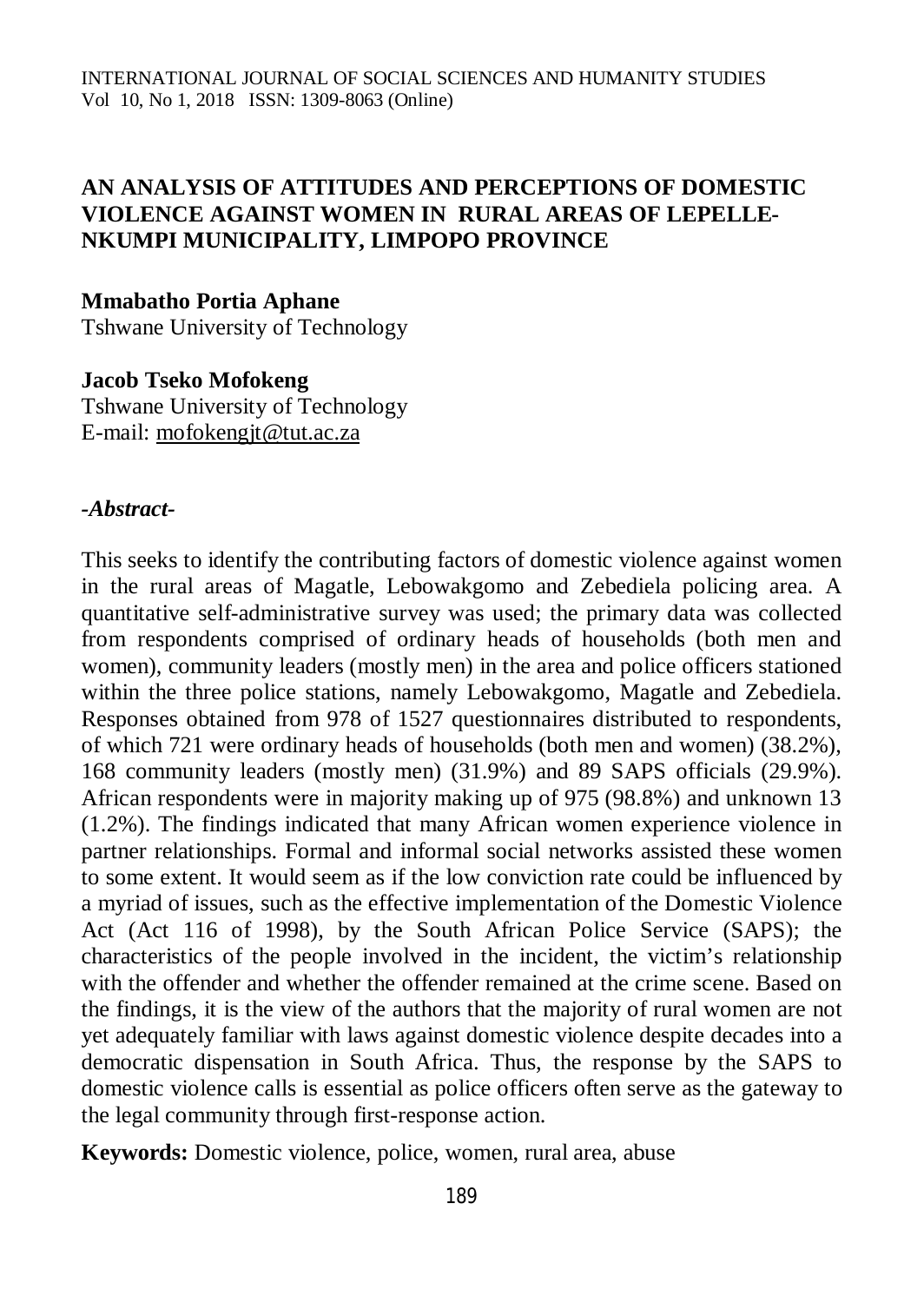# **JEL Classification: K42**

# **1. INTRODUCTION**

Since the advent of democratic dispensation in South Africa, domestic violence is one of the societal issues that have increasingly emerged as a local as well as global concern. As part of the global community, it has been observed that South Africa has positioned itself as part of a worldwide trend of establishing and enhancing women's rights, including protecting women against various forms of violence. Gender-based violence (GBV) is the most pervasive form of abuse and a violation of essential human rights (Bendall, 2010). He further argues that violence of this nature is often hidden from view and is not discussed openly. This could be for a number of reasons. For example, women are afraid to speak out about what they are going through due to fear of retaliation by their partners. Some also fear the reactions of others to them should they choose to disclose the abuse. They therefore prefer to remain silent in order to maintain the appearance of a happy home. Furthermore, women in South Africa are predominantly still under the control of men and often simply accept their situation as the victim. As a result, it is impossible to quantify the full extent of the problem and statistics tend to underestimate its full extent.

Apart from being treated as a private matter, research also shows that GBV and sexual violence lead to a wide range of short and long-term physical, mental and sexual problems (Archer, 2006). Research also indicates that domestic violence is an ancient phenomenon and as old as recorded history itself. Its roots go back to ancient Greece and the dawn of European civilization. Lately it has been documented in virtually all societies, in most countries and has been accepted legally, socially and culturally (Cunningham & Baker, 2007; Victorian Health Promotion Foundation (VicHealth), 2007). In addition, it is evident that awareness regarding the rights of victims and the remedial action available, was not aggressively pursued, although legislation highlighting the challenges and the plight confronting victims of domestic violence was already in place (Human Rights Watch Report, 1997).

Consequently, the South African Domestic Violence Act (DVA) (Act No. 116 of 1998) came into being because of a participative forum, which involved Non-Government Organisations (NGOs) to deal with all forms of abuse that confronted women. The Act was considered as a catalyst to address violence against women, and to provide them with adequate protection. The DVA (Act No. 116 of 1998), was introduced with the aim of affording women protection from domestic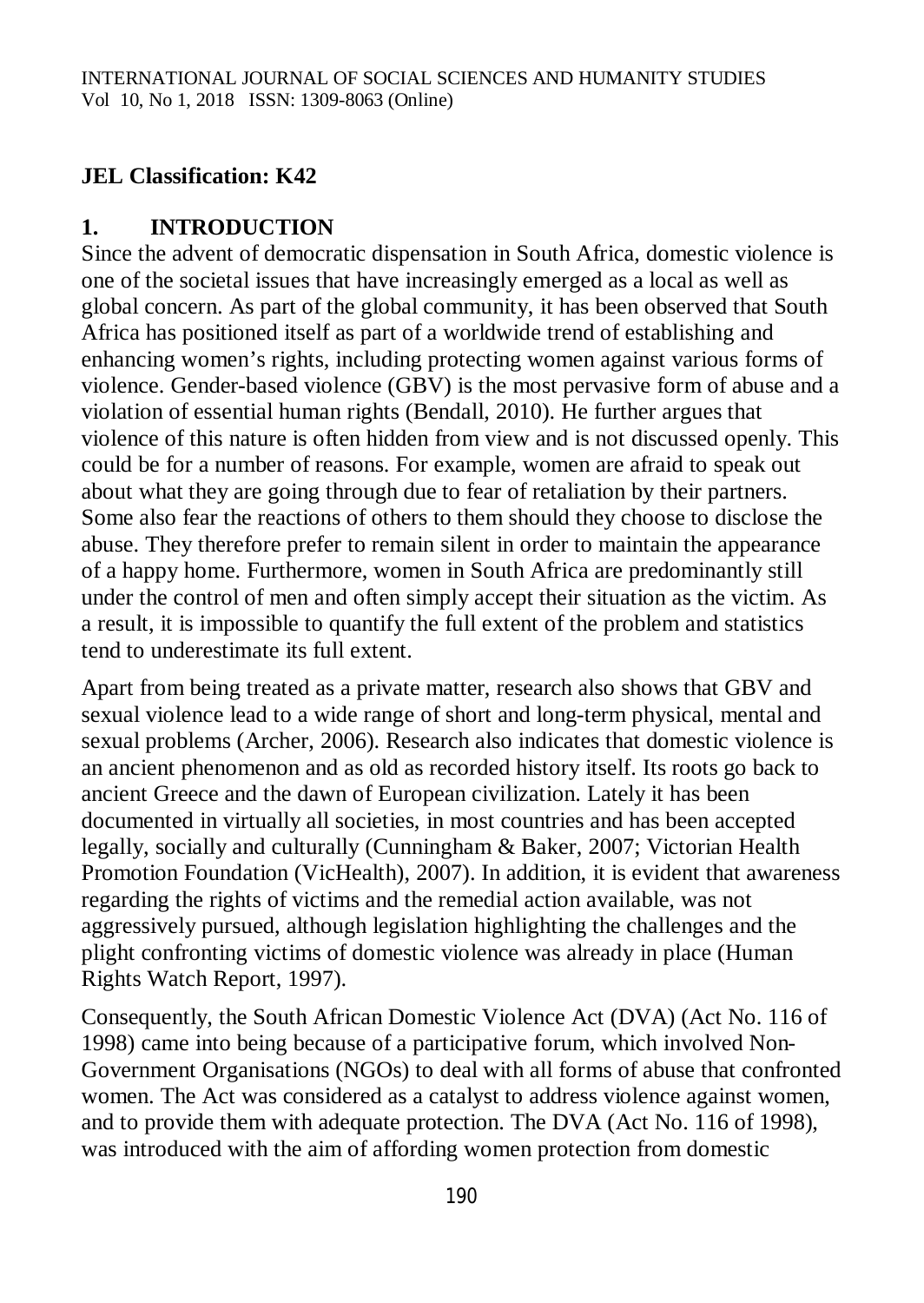violence, by laying obligations on law enforcement agencies to protect women (the victims of abuse) as far as it is possible. The Act sets out a broad range of behaviours that constitute domestic violence: these include physical, sexual, verbal, emotional and psychological abuse, stalking, intimidation, harassment, malicious damage to property, unauthorised access to the complainant's property, as well as other forms of controlling behavior which may cause harm to the safety, health or wellbeing of the complainant.

# **2. RESEARCH PROBLEM**

There are concerns that domestic violence against women has become more prevalent. It is encountered by women from all walks of life and infringes upon their fundamental human rights. The rights of women that are thus violated are, *inter alia*, the right to equality and dignity as enshrined in Section 9 of the Constitution of the Republic of South Africa (1996). Domestic violence and abuse against women prohibit them from exercising their right to participate in the community and freely express their express their views (Section 9 of the Republic of South Africa (1996)). The prevalence of violence also raises concerns regarding protection of their human rights (Vetten, 2014:2). While some studies conducted in South Africa offer some insight into the nature of domestic violence, neither they nor police data offer accurate indicators of the prevalence of domestic violence. These estimates are better derived from community-based surveys of representative samples of women and men.

A few such studies have been conducted in South Africa, chiefly of intimate partner violence. The researcher is of the view that not many women, especially from rural areas, know where to go for help when faced with violence and abuse. This is exacerbated by the fact that violence often occurs in a domestic relationship and may not be that easy for the victim to come out in public for assistance about the issue. To make matters worse, when such violence occurs, the victims are helpless due to lack of facilities, such as a health service and guidance and counselling centres. Hence this article seeks to investigate the responses by the South African Police Service (SAPS) to victims of domestic violence at Lebowakgoma, Magatle and Zebediela policing area in the Northern region of Limpopo Province.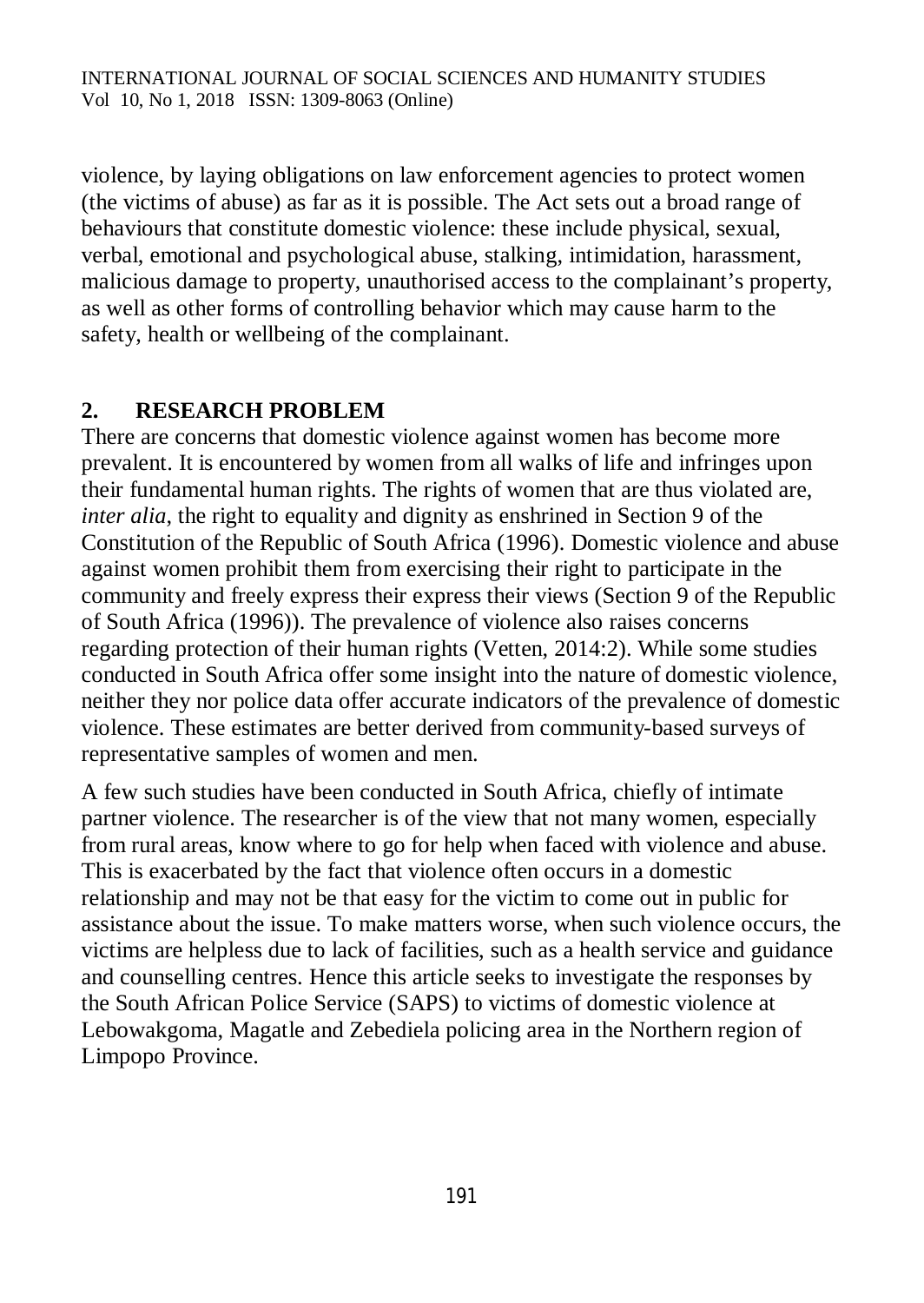# **3. LITERATURE REVIEW**

### **3.1 Conceptual framework**

Domestic Violence is regarded as a serious social evil and South Africa is one of the countries with high incidences of domestic violence. The DVA, 1998 (Act 116 of 1998), was enacted with the main purpose to afford the victims of domestic violence maximum protection from domestic abuse, that the law can provide. The Act further introduced measures which seek to ensure that relevant organs of state give full effect to the provisions of this Act, and thereby to convey a message that the State is committed to the elimination of domestic violence. According to the Department of Social Development (2014:4), the high level of violence against women and children is particularly alarming and continues to have a devastating and lasting effect on survivors. It also harms communities and families across generations, and constitutes one of the key drivers of the human immunedeficiency (HIV) epidemic in the country.

# **3.2 Direct impact**

Garratt (2012:21) argues that though domestic violence can happen to anyone irrespective of gender, women and children are in greater danger in places where they should be safe within their families. For many, home is where they face a regime of terror and violence at the hand of somebody close to them, somebody they should be able to trust, they are unable to make their own decision or voice their opinion or protect themselves. Their human rights are being denied and their lives are stolen from them by the ever-present threat of violence. Dysfunctional families characterised by conflict, abuse, neglect, fear and misbehaviour of children have the ability to foster and legitimise oppression of certain family members, especially women and children (Department of Social Development (2013), as cited in Department of Social Development, 2014:4). Research indicates that there is a common link between domestic violence and child abuse (Unicef, 2006:4). Global data shows that, in addition to the adult female partner, a significant number of cases of domestic violence are also perpetrated against children (Pinhiero, 2006:13). Among victims of child abuse, 40 per cent report domestic violence in the home (World Health Organisation (2002) as cited in Unicef, 2006:4).

According to Brown and Bzostek (2003:1–13), children who have been exposed to domestic violence, are more likely than their peers, to experience a wide range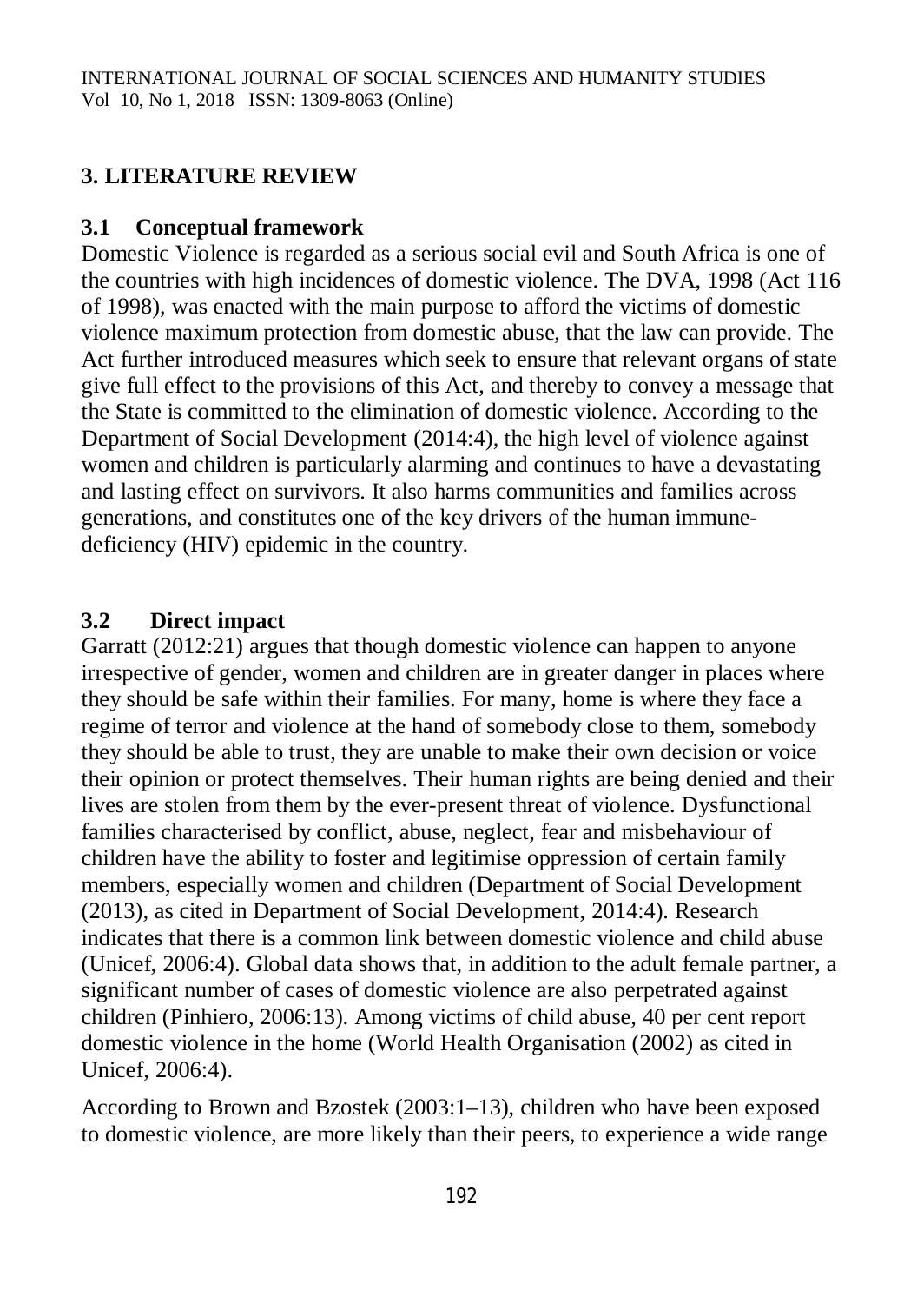of difficulties. Behavioural, social and emotional problems of children in families experiencing domestic violence are more likely than other children to exhibit aggressive and antisocial behaviour or to be depressed and anxious. Cognitive and attitudinal problems of children exposed to domestic violence, are more likely to experience difficulties in school and score lower on assessments of verbal, slower cognitive development, lack of conflict resolution skills and use violence to solve problems. Males engaged in domestic violence as children, are more likely to engage in domestic violence as adults and similarly, females are more likely to become victims. Children who witness domestic violence and especially physical abuse, sexual abuse and emotional abuse are at a higher risk for psychological maladjustment than children who did not witness violence and abuse (Bunston, 2008; Rosewater & Goodmark, 2007).

Children and youth learn about healthy relationships by watching and modelling the relationships they witness. Children who are exposed to domestic violence may later repeat the abuse they see, thinking that it is a normal part of relationships. This can be especially concerning with young adults forging their first romantic relationships. Child welfare professionals, domestic violence victim advocates and related professionals can work together to help youth understand that healthy relationships are nonviolent relationships. They can help young people who have experienced dating violence, develop resilience and healing (Browne, Notkin, Schneider-Muñoz & Zimmerman, 2015:33–52).

# **3.3 Criminal justice system's response to domestic violence**

Maxfield and Babbie (2005:42) assert that the Criminal Justice System (CJS) is a field founded on many other disciplines, such as sociology, economics, geography, political science, psychology, anthropology and biology. At its basic structure, the CJS encompasses the police, courts and correctional processes. The police service represents the law enforcement component, the courts process represents the adjudication, and the correctional process represents the (re)making of people to suit the system. These sub-systems are related to one another (Chamelin, Fox & Whisenand, 1975) as shown in Figure 1 below.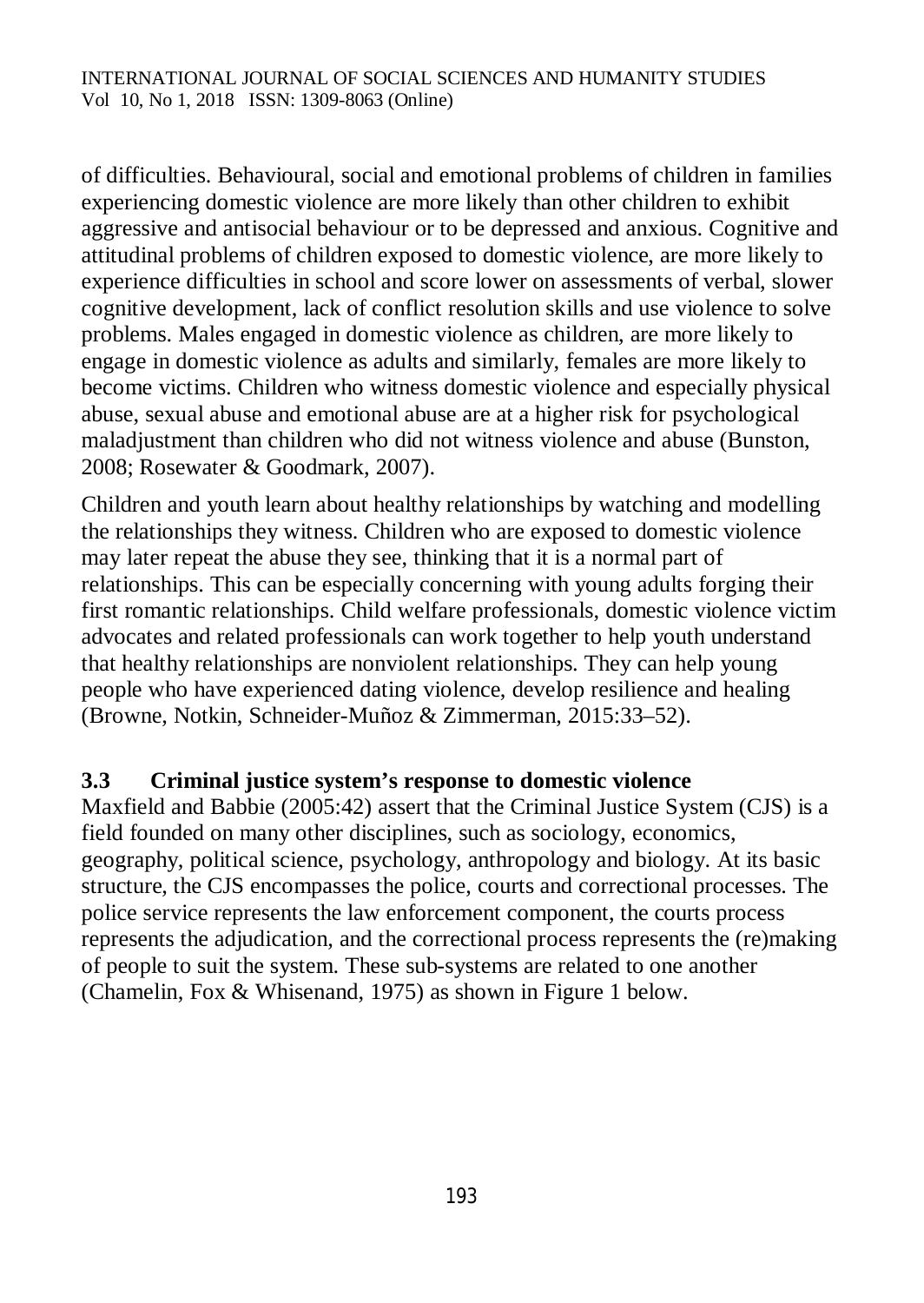

#### **Figure 1: The criminal justice system model**

**Source: Chamelin, Fox and Whisenand (1975:3)**

South Africa's CJS response to domestic violence is the DVA (Act 116 of 1998), which is also referred to in the Firearms Control Act of 2000. The Firearms Control Act seeks to restrict those with a history of domestic violence from owning firearms, given their role in domestic violence and intimate femicide. Other pieces of legislation relevant to combating domestic violence in its many forms, include the Older Person's Act of 2006 and the Children's Act of 2005. The Protection from Harassment Act of 2011, is also important for the protection it offers against electronic harassment. The DVA is, however, the most studied of these laws (Vetten, 2014:4). Many of the initial aspects of victim reporting include situational, relational and systems-level factors that influence battered women's use of either the police, prosecutorial or court systems. It is interesting to note that Fleury-Steiner, Bybee, Sullivan, Belknap & Melton (2006:327–342), have examined how these factors each influence women's intentions to reuse these systems, in the event of future violence. Fleury *et al.,* (2006:327–342), reported that employed women were more likely to want further involvement with these systems; felt supported by their communities; received information about services from the police; found case outcomes consistent with their desires; and felt that the criminal legal system treated them well. Victims were less inclined to tend to use the system in the future if they were legally or financially tied to their perpetrators; they had been assaulted again before the court case was closed; court proceedings had been cancelled at least once; or, they had been pressurised rather than supported by the criminal legal system (Fleury *et al*., 2006:327–342).

#### **4. METHODOLOGY**

For the purpose of this study, a quantitative method was utilised. Supporting this quantitative strategy, a single cross-sectional descriptive survey design was adopted. A cross-sectional survey collected data that makes inferences about a population of interest (universe) at one point in time (Davies, 2007:84). The Kaiser-Meyer measure of sampling adequacy, performed on the measuring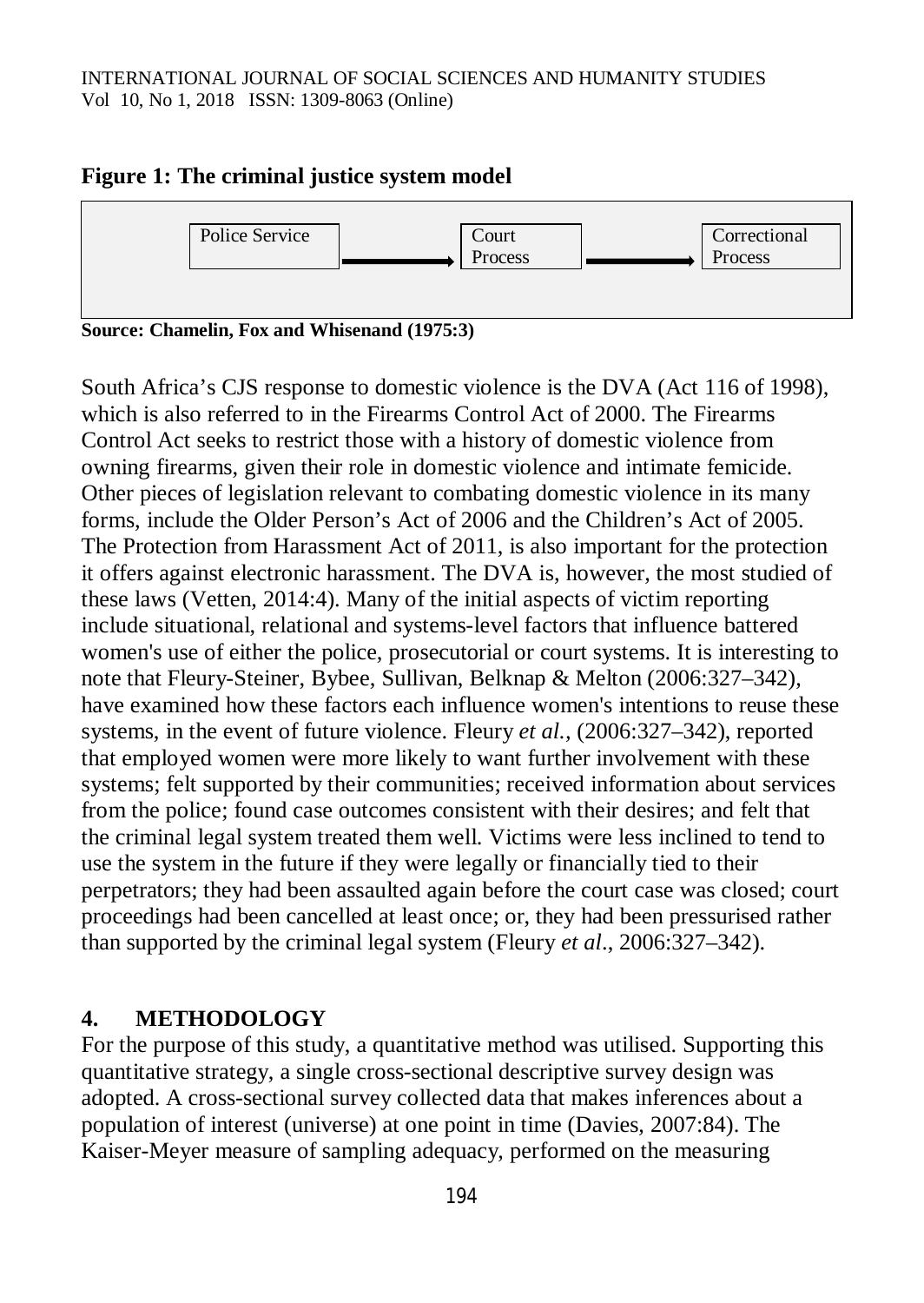instrument of the questionnaire in order to determine whether a factor analysis is appropriate for the data. The measure of sampling adequacy (MSA) =0.7093 which was adequate to perform a factor analysis (Kaiser, 1974:31-36), was realised. Descriptive statistics were analysed using the Statistical Analysis System (SAS) software. Responses obtained from 978 of 1527 questionnaire were distributed to respondents, of which 721 were ordinary heads of households (38.2%), 168 community leaders (31.9%) and 89 the SAPS officials (29.9%). African respondents were in the majority, making up of 975 (98.8%) and unknown 13 (1.2%). Attitudes and perceptions of domestic violence against women in a rural area of Lepelle-Nkumpi Municipality policing area, were measured by asking four statements and structuring the answers on a five-point Likert type scale, where 1=totally disagree, 2= disagree, 3=uncertain, 4=agree, and 5=totally agree.

# **5. RESEARCH RESULTS AND DISCUSSIONS**

Table 1 below depicts that the highest agreement is exhibited for the variable, 'Domestic violence is a serious problem in the community of Lepelle-Nkumpi Municipality with a mean agreement score of 4.45', followed by 'Domestic violence is regarded as one of the most frequent types of violence that the police encounter in this area' with a mean agreement score of 4.25 and the third highest agreement is observed for the variable 'A significant amount of domestic violence incidents are unreported in my area' with a mean agreement score of 4.04. The above table also shows that the lowest agreement is exhibited for the variable 'Members of the community in my area overlook abuse perpetuated in the name of customary norms of practices' with a mean agreement score of 2.60.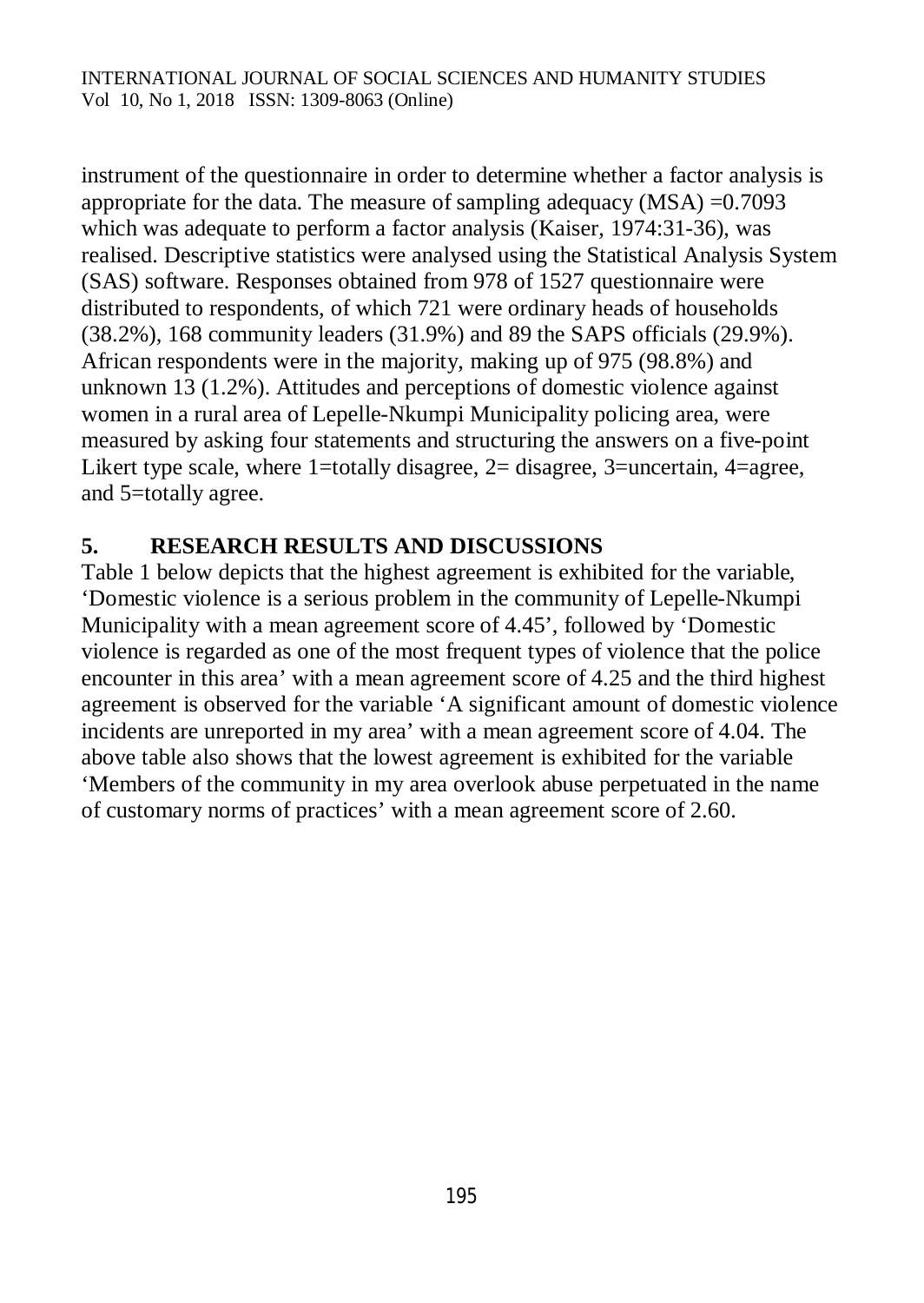#### INTERNATIONAL JOURNAL OF SOCIAL SCIENCES AND HUMANITY STUDIES Vol 10, No 1, 2018 ISSN: 1309-8063 (Online)

| <b>Contributing Construct Statement</b>                                                                                     | Mean | <b>Std. Deviation</b> |
|-----------------------------------------------------------------------------------------------------------------------------|------|-----------------------|
| 1. Domestic violence is a serious problem in the<br>community of Lepelle-Nkumpi Municipality                                | 4.45 | .865                  |
| 2. Domestic violence is regarded as one of the most<br>frequent types of violence that the police encounter in<br>this area | 4.25 | .584                  |
| 3. A significant amount of domestic violence incidents are<br>unreported in my area                                         | 4.04 | .793                  |
| 4. Members of the community in my area overlook abuse<br>perpetuated in the name of customary norms of<br>practices         | 2.60 | 1.02                  |

#### **Table 1. Descriptive statistics for contributing constructs**

The highest variation of opinion is observed for the variable, 'Members of the community in my area overlook abuse perpetuated in the name of customary norms of practices' with a standard deviation of 1.02, the second highest variation of opinion is observed for the variable 'Domestic violence is a serious problem in the community of Lepelle-Nkumpi Municipality' with a standard deviation of .865 and the third highest variation of opinion is observed for the variable 'A significant amount of domestic violence incidents are unreported in my area' with a standard deviation of .793. The lowest variation of opinion is observed for the variable 'Domestic violence is regarded as one of the most frequent types of violence that the police encounter in this area' with a standard deviation of .584. These variables are discussed below in the form of statements to add more meaning to Table 1 above.

### **Statement 1: Domestic violence is a serious problem in the community of Lepelle-Nkumpi Municipality**

A significant high proportion of respondents, ninety percent (90.1%) felt that domestic violence is prevalent in the community of Lepelle-Nkumpi Municipality, compared with ten percent (09.9%). Regarding the perceptions of respondents, it was observed that, the significant majority of respondents, approximately eighty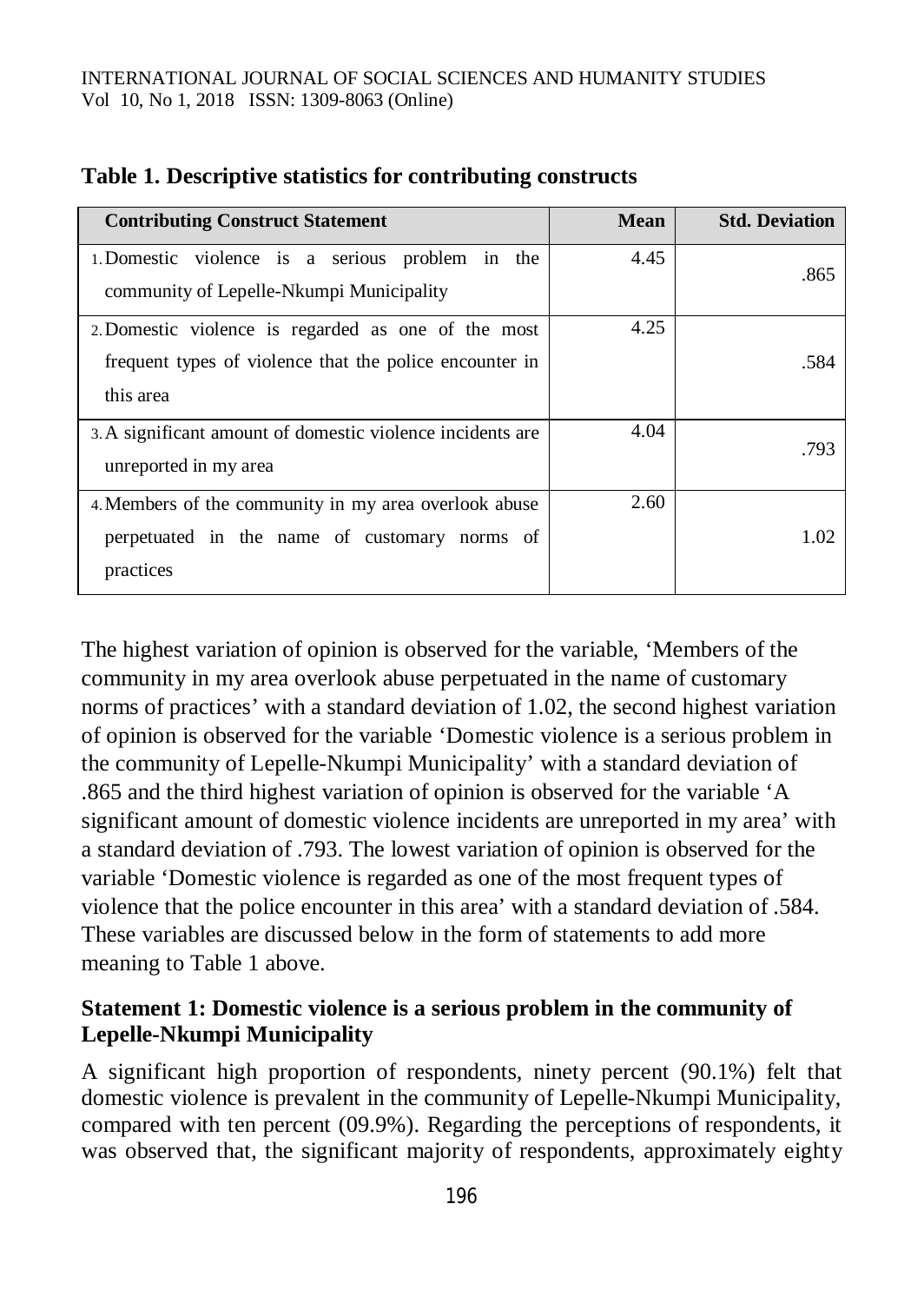percent (79.8%) considered domestic violence as a serious problem in the community of Lepelle-Nkumpi Municipality. Overall seventy-three percent (72.5%) of the respondents, amongst male and female respondents, indicated that the majority of the rural women tolerate domestic violence, due to variety of reasons such as, cultural practices and customary norms. It also emerged from the findings that some of the rural women, on some occasions, tried to convince the perpetrator, forty percent (35.9%) to seek help outside, such as with relatives, neighbours or the NGOs comprising of four percent (4.3%).

Analysis from community members, of which 721 were ordinary heads of households (38.2%), 168 community leaders (31.9%), revealed that among other socio-demographic variables, age, educational and marital status were significantly associated with the domestic violence in this study. It was observed that the females between the age group of 30–39 years, comprised of thirty-nine percent (39.0%), whereas those between the age group of 26-35 years, consisted of thirty-five percent (34.6%). These cohorts, based on the findings, were highly exposed to domestic violence. Maximum prevalence was observed among the illiterates, comprising of fifty percent (49.5%), followed by only literates with a Grade 12 Certificate, consisted of twenty-six percent (26.3%). Unmarried females which consisted of fifty-one percent  $(51.3\%)$ , were more exposed to domestic violence than married females comprising of forty-nine percent (48.7%) and there were no widowed/divorced female respondents.

The high prevalent rates of domestic violence against women among rural families in this study, suggested that a high occurrence of domestic violence against women has festered, despite all of the media campaigns against it in South Africa. These findings also indicated that rural women were more likely to condone the extent of domestic violence. The high prevalence of domestic violence in the community of Lepelle-Nkumpi Municipality, could be attributed to the fact that rural women were more likely to be less educated and economically disempowered, than their urban counterparts. The survey results were consistent with ethnographic evidence that the women in rural areas in a household are the most disempowered members (Machisa & Musariri, 2013; Musariri, Nyambo & Machisa, 2013), but less is known about the remaining power dynamics between various genders and generations. It is also common in rural settings, especially among black communities, for the senior generation to make decisions on behalf of a couple, even if they do not reside in the same household.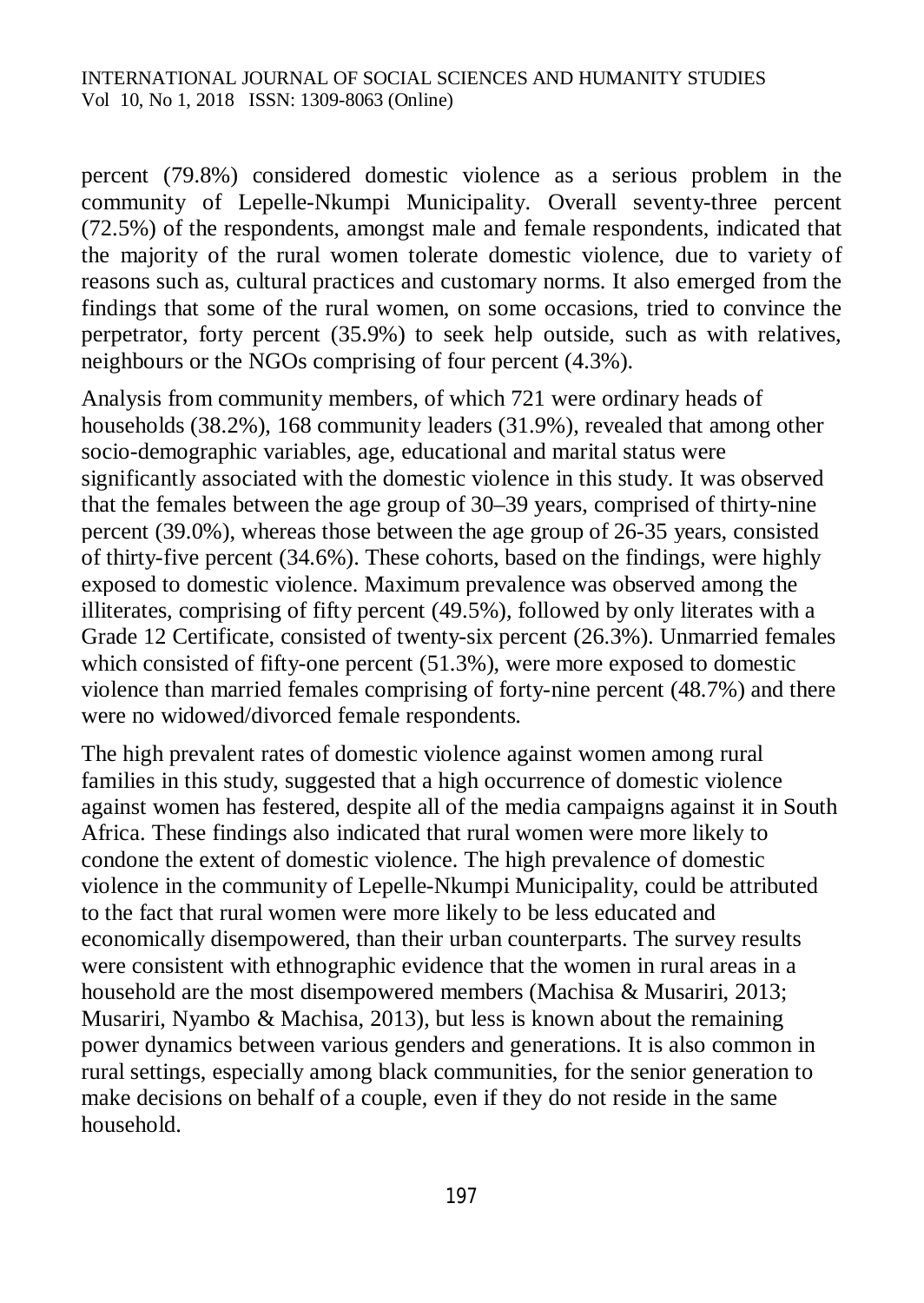### **Statement 2: Domestic violence is regarded as one of the most frequent types of violence that the police encounter in this area**

An overwhelming majority comprised of eighty-seven percent (86.9%), agreed that domestic violence is regarded as one of the most frequent types of violence that the police encounter in the community of Lepelle-Nkumpi Municipality, compared with a mere thirteen percent (13.1%) of the respondents who disagreed. Based on the findings, a gloomy picture is portrayed regarding the prevalence of incidents of domestic violence under the area of study. Based on the findings of this study, one could make safe deductions that women in rural areas are still victimised by their intimate partners despite the existence of a legal framework such as the DVA (Act 116 of 1998), for addressing violence against women.

Among the socio-demographic variables, gender, age, educational and marital status are significantly associated with the domestic violence in this study. It was observed that the females above 39 years of the age group comprised of fifty-nine percent (59.4%), agreed more to this statement. Uneducated and unmarried females respectively, were more in agreement comprised of sixty-six percent (66.2%) than married and literate females comprised of thirty-four percent (33.8%) or widowed/divorced females (none). The findings corroborate that of Sahoo and Pradhan (2007), where these researchers observed that in India, educational level of women makes a substantial difference of being beaten or physically mistreated. Illiterate women have found to experience violence more than three times compared to women who are educated in higher secondary or above. Working women are found to be more mistreated than non-working women since age of 15. The higher the age at marriage, leads to lower the proportion of women to be beaten since age of 15. Women who have been married for less than five years are less likely to have been beaten than women who have a longer marital duration. It is generally believed, that not bearing children and not bearing a son, are important reason for wife beating (Sahoo and Pradhan, 2007).

For this current study, the responses could also be an indicative of poor understanding and implementation of legal provisions by the SAPS officials, scarcity of police resources, the unwillingness of the SAPS officials to act on reports of domestic violence, the serious lack of shelter for victims of domestic violence and the lack of awareness on the side of rural women regarding access to legal aid, together with the government's very limited efforts to tackle domestic violence and harmful traditional practices, suggests that many women fearing gender based persecution will not be able to obtain effective State protection.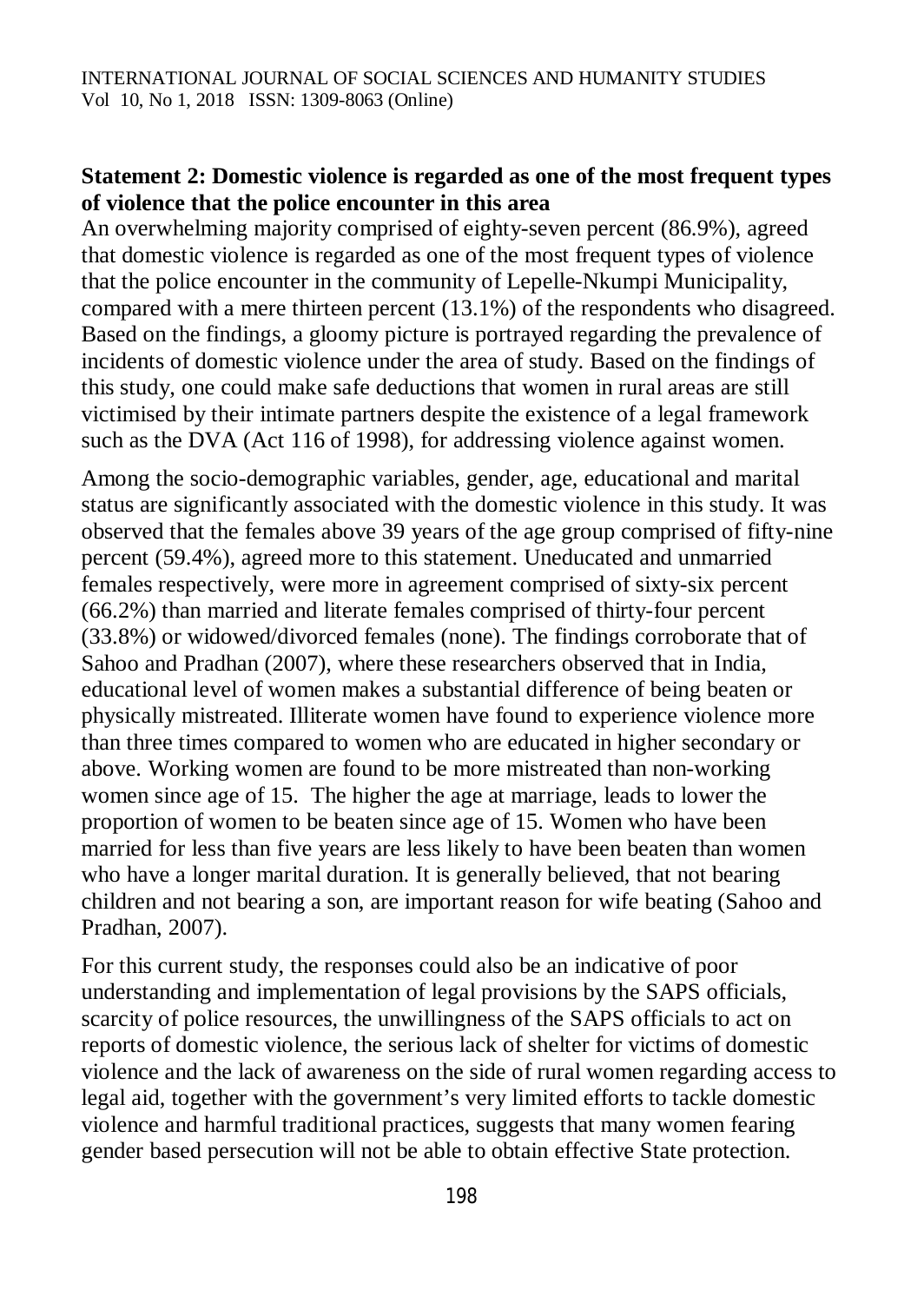Machisa, Jewkes, Lowe Morna and Rama (2010) argue that for this reason, boys have grown up believing that women are slaves, with neither feeling nor blood running through their veins. That is the reason why women abuse in this world is still so rampant. The implications for the SAPS is that as the institution mandated to protect the inhabitants of South Africa, top management and policy makers should therefore carefully assess whether effective protection is available in relation to the particular circumstances and profile of the person. Any past persecution and past lack of effective protection may indicate that effective protection would not be available in the future.

### **Statement 3: A significant amount of domestic violence incidents are unreported in my area**

A significant majority of respondents comprised of sixty-nine percent (68.9%) agreed with the statement that a significant amount of domestic violence incidents are unreported in their area, compared with thirty one percent (31.1%) who did not agree. As highlighted in the previous statement, due to the close-knit social network in rural and small towns, domestic violence victims may keep quiet out of fear of stigma and shame. Some victims might be extremely mindful of being noticed by other community members when entering, say, a local family violence shelter or a local community service centre, commonly known as a police station, thus rendering the victims particularly reluctant to access what few resources and services are available to them. Research indicates that in the absence of affordable transportation, victims of domestic violence in the rural areas may be forced to stay in the relationship and continue to be at risk of being abused. Most notably, geographic isolation in rural areas renders victims unaware of services available or their access to services painstaking (United States (U.S) Department of State, 2013).

The findings of the study by Artz (2011), support the above arguments relating to the cost implications confronting the victims of domestic violence. In a case where a victim of domestic violence reports the incident to the police, the prohibitive costs of transporting the victim from outlying areas, were higher when witnesses were required to stay within the court's jurisdiction in order to testify (Artz, 2011). Furthermore, research relating to domestic violence in South Africa indicates that the under reporting of domestic violence incidents is not a challenge for the police in the rural areas only, but also a in the urban areas as well (Vetten, 2014:2). According to the findings by Machisa, Jewkes, Morna and Rama as cited by Vetten (2014:2), when analysing police statistics, researchers have found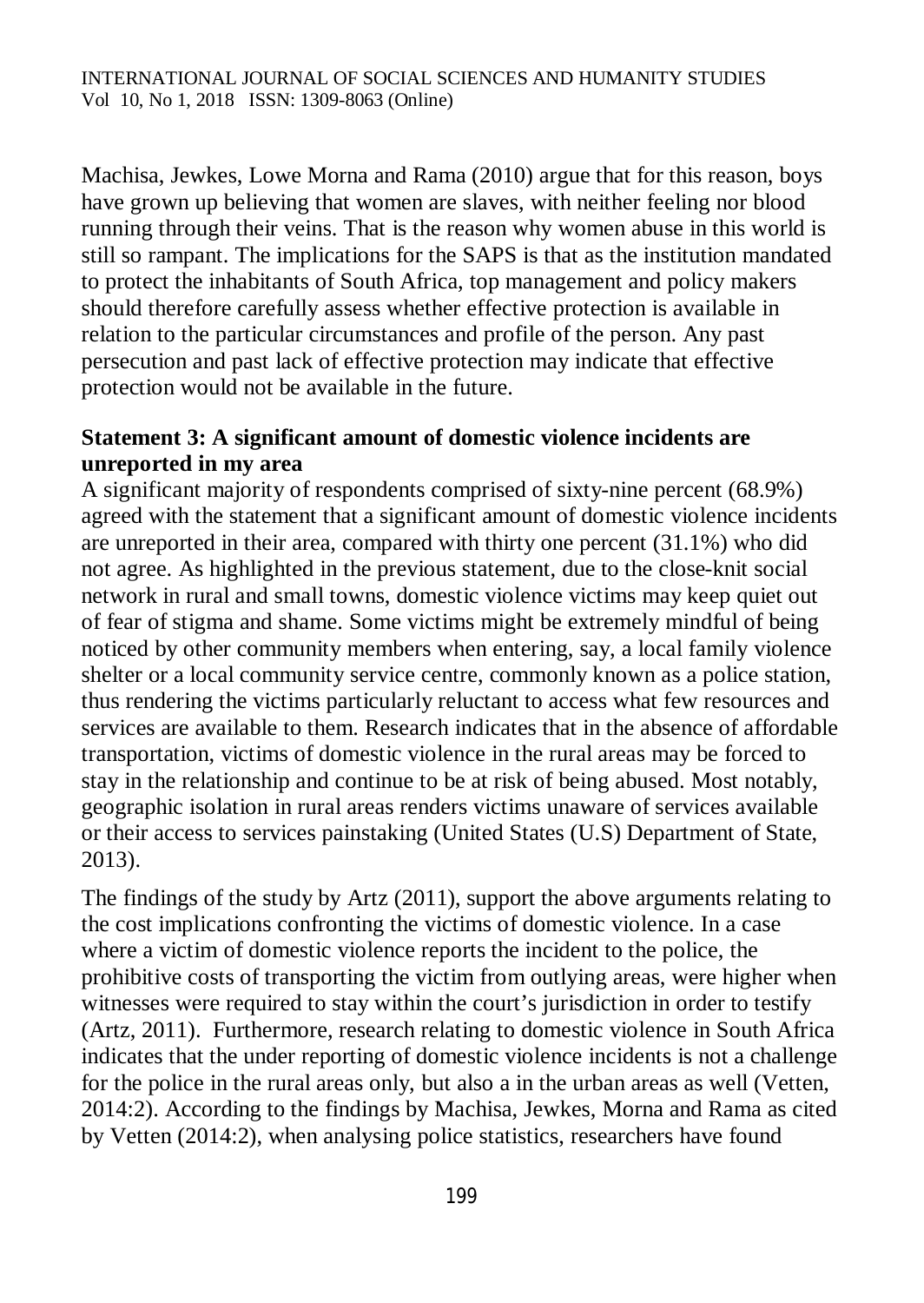intimate partner violence to be significantly under-reported. Between April 2008 and March 2009, 12 093 women in Gauteng, or less than one percent (0,3%) of the adult female population, reported an assault by an intimate partner to the police. In contrast, during the same time period comprised of eighteen percent (18,1%) of women in the province reported an experience of violence at the hands of intimate male partners to researchers. The South African culture, mostly from the African communities which prescribes obedience and respect for women, may also contribute to this, since women consider opposing their husband or life partner as a rebelliousness or uncultured behaviour normally seen in entertainment industry. Besides that, domestic affairs are something that is usually kept a secret. The mind set of projecting husbands or life partners as the sole authority of the household needs to be changed and this is to be more emphasised by the parents.

### **Statement 4: Members of the community in my area overlook abuse perpetuated in the name of customary norms of practices**

The majority of respondents comprised of sixty-eight percent (67.5%) agreed with the statement, whereas thirty-three percent (32.5%), did not agree. The findings relating to this statement indicated that the prevalence of customary laws in rural areas undermine a women's human rights and access to justice. The responses paint a bleak picture. The majority indicated that in the community of Lepelle-Nkumpi Municipality, there were members of the community who still condoned discriminatory cultural practices at the expense of women. The findings further indicated, that despite laws aimed at enhancing women's rights and countering certain discriminatory traditional practices, thus, it could be safely argued by the researcher that women remained disadvantaged in communities of the Lepelle-Nkumpi policing area.

The authors of this paper are of the view that economic dependency and prevailing social norms prevented, rural women in particular, from combating societal discrimination. The findings regarding the challenges brought by dual existence of customary and general laws, such as the Constitution upon the victims of domestic violence, corroborate with those of the study conducted by Chuma and Chazovachii (2012). Chuma and Chazovachii (2012: 0976–1195) found in their study, conducted in the rural area of Zimbabwe, that the dual legal system that prevails in most rural areas, whereby customary and general laws coexist is hindering the effective implementation of the DVA. Chuma and Chazovachii further argue that "Women are more likely to seek help from the village Chief, because of his respected and widely accepted role in conflict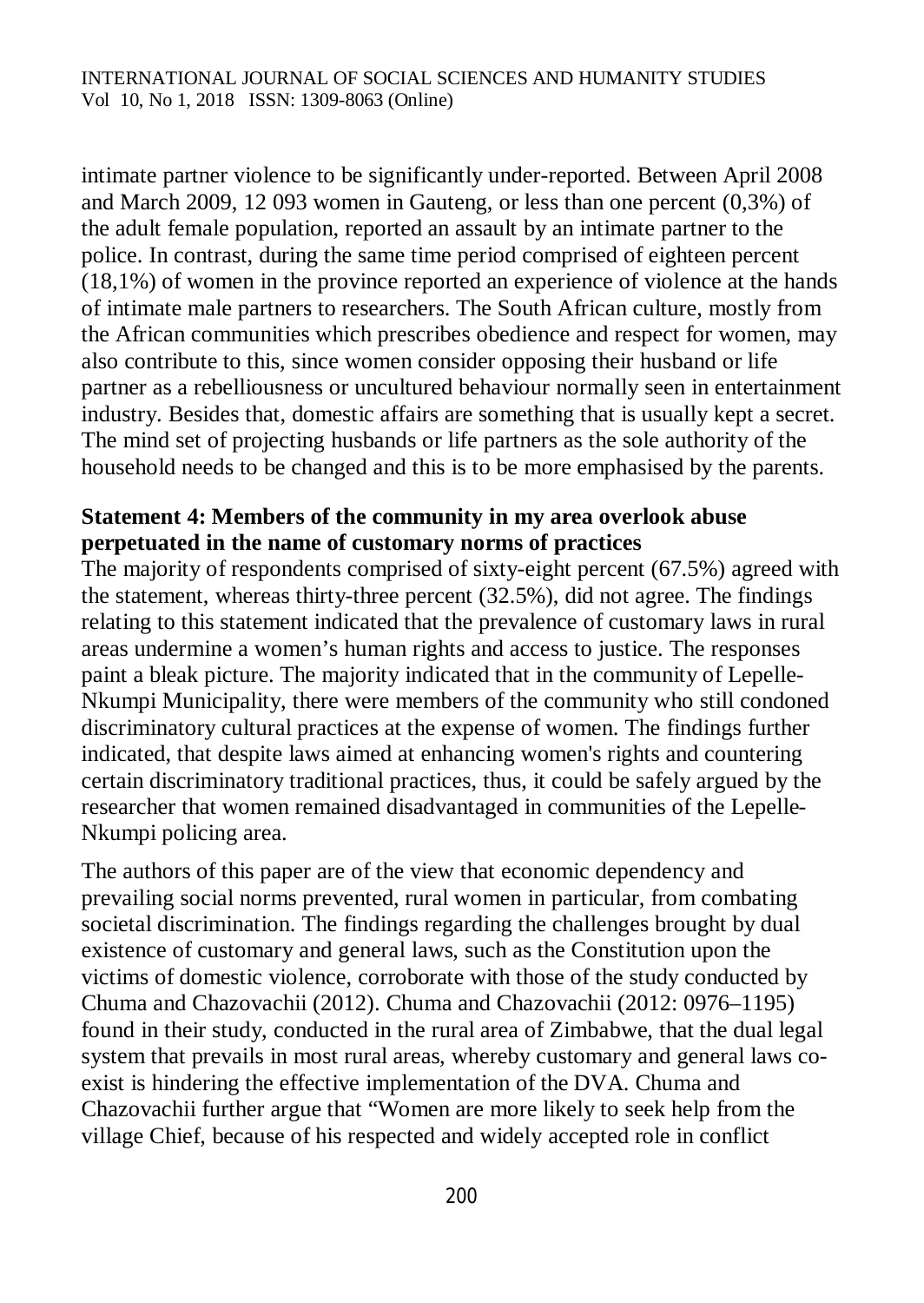resolution and peace building, than to go to police officers… Ironically, women in rural areas would neither report cases of violence to the police, nor to the Chief, because they feel that a Chief would not necessarily offer them neutrality and support. On the other hand, they are reluctant to go to the police, since the latter use general laws, which are considered inappropriate in rural areas" (Chuma & Chazovachii, 2012:15).

It is the view of the researcher, that the existence of such structures would be beneficial to victims of domestic violence, especially women and children, as these structures would act as a backbone of the legal system to complement any organs of the State, where the protection of women against domestic violence would be addressed. Currently (2013/2014), the traditional perception that the customary and general spheres of life are distinct and divorced from each other, is a major barrier for the SAPS to intervene or act against violence that occurs within homes.

# **6. MANAGEMENT IMPLICATIONS**

The responses indicated that there was a high probability that the SAPS inaction could be attributed to misunderstanding of or failure to follow the law. The responses could also be indicative of poor understanding and implementation of legal provisions by the SAPS officials, scarcity of police resources, the unwillingness of the SAPS officials to act on reports of domestic violence, the serious lack of shelter for victims of domestic violence and the lack of awareness on the side of rural women regarding access to legal aid, together with the government's very limited efforts to tackle domestic violence and harmful traditional practices, suggest that many women fearing gender based persecution, will not be able to obtain effective State protection. The criminal justice interventions need to ensure the safety of the victim, by using procedures suited to the level of violence and risk exhibited.

# **7. CONCLUSION**

This article highlighted the prevalence of incidents of domestic violence in the area under study. This article indicates that justified female empowerment and enlightenment in the form of education, culture and economic productivity may help reduce this social, as well as public health problems. In order to effectively address these problems, a multidisciplinary approach to formulate fundamentally sound public awareness measures is essential. There is need for sustained educational campaigns to bring change in the community's attitudes, particularly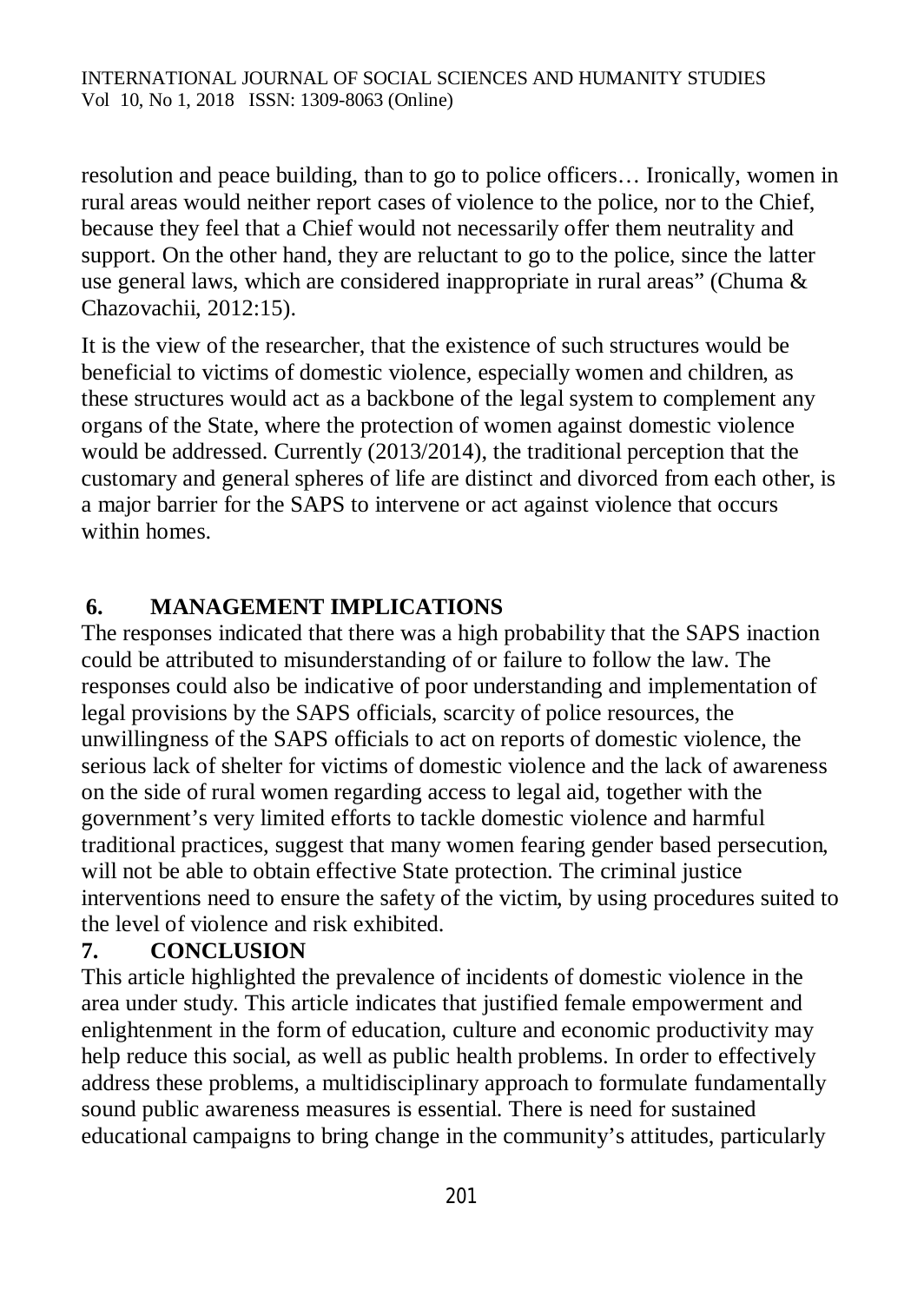those females themselves. Similarly, educational programmes to target boys and girls are necessary, to prevent violence from being perpetuated generation after generation. There is a need for organizations that would support and help adult and adolescent females, who are victims of domestic violence in the community with shelter, legal aid and an awareness increase.

# **REFERENCES**

Archer, J. (2006). Cross-cultural differences in physical aggression between partners: a social-role analysis. *Personality and Social Psychology Review*, 10, 133-156.

Artz, L. 2011. Fear or Failure? Why victims of domestic violence retract from the criminal justice process. *SA Crime Quarterly*, 37, 3-10.

Bendall, C. (2010). The Domestic Violence Epidemic in South Africa: Legal and Practical Remedies. *Women's Studies,* 39(2), 100-118.

Brown, B. V., & Bzostek, S. (2003). Violence in the lives of children. *Child Trends DataBank: Cross Currents*, 1, 1-13.

Browne, C.H., Notkin, S., Schneider-Muñoz, A. & Zimmerman, F. (2015). Youth thrive: A framework to help adolescents overcome trauma and thrive. *Journal of Child and Youth Care Work*, 33-52. *Journal of Family Studies,* 14, 334-341.

Bunston, W. (2008). Baby lead the way: Mental health group work for infants, children and mothers affected by family violence.

Chamelin, N.C., Fox, V.B. & Whisenand, P.M. (1975). Introduction to Criminal Justice. Prentice-Hall, Englewood Cliffs: New Jersey.

Chuma, M. & Chazovachii, B. (2012). Domestic Violence Act: Opportunities and Challenges for Women in Rural Areas: The Case of Ward 3, Mwenezi District, Zimbabwe. *International Journal of Politics and Good Governance*, 3(3), 1-18.

Cunningham, A., & Baker, L. (2007). Little Eyes, Little Ears: How violence against a mother shapes children as they grow. London, Canada: Centre for Children and Families in the Justice System.

Davies, M.B., (2007). Doing successful research projects; Using qualitative or quantitative methods. Houndmills: Palgrave MacMillan.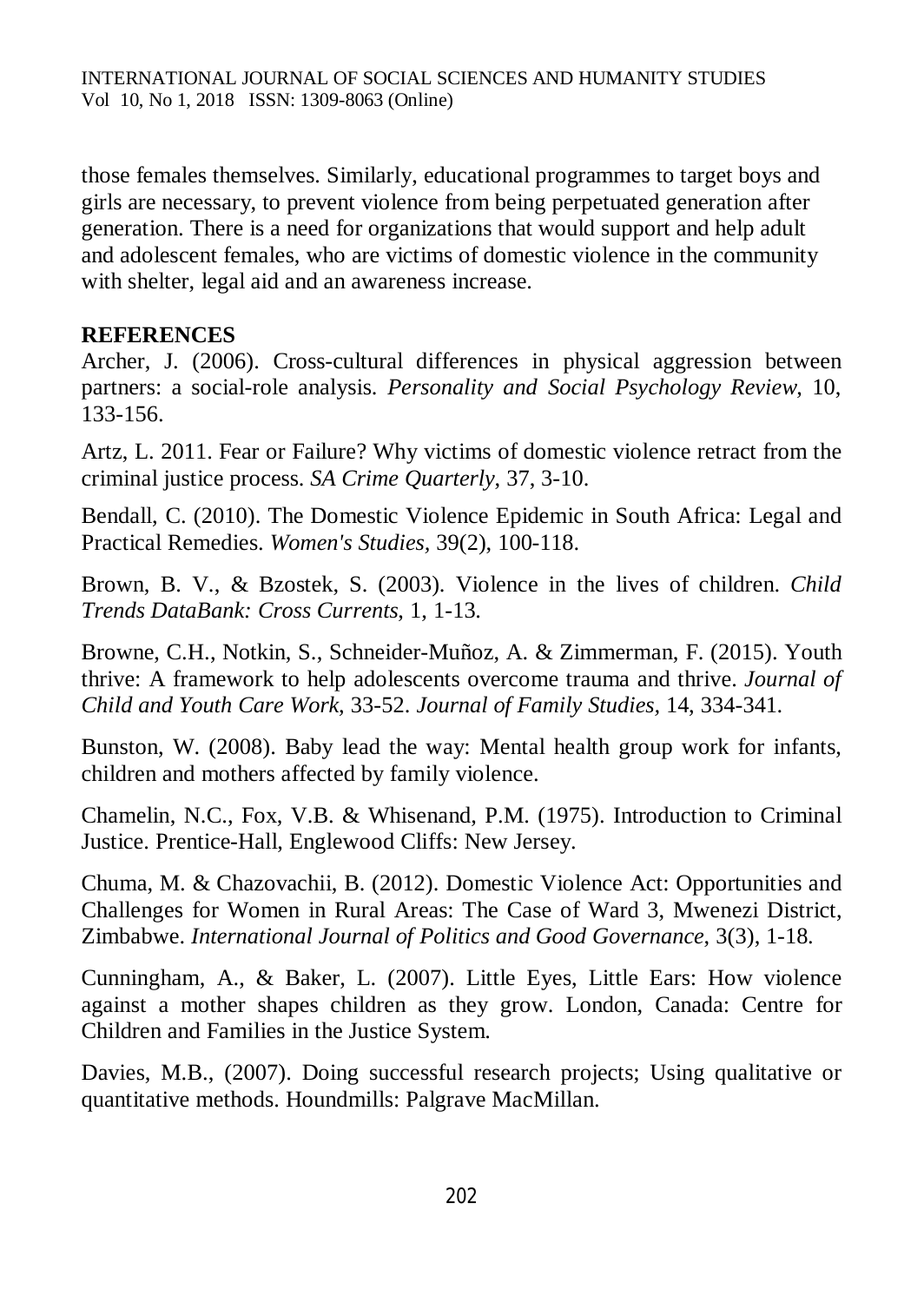Department of Social Development (2014). *South African Integrated Programme of Action: Addressing Violence Against Women and Children (2013-2018).*  [http://www.dsd.gov.za/index2.php?option=com\\_docman&task=doc\\_view&gid=6](http://www.dsd.gov.za/index2.php?option=com_docman&task=doc_view&gid=6) 07&Itemid=39. Accessed 2015/03/12*.*

Domestic Violence Act 116 of 1998. (1998). *Government Gazette* (20601). 5 November Government Notice No. 1311. Cape Town: Government Printer.

Fleury-Steiner, R.E., Bybee, D., Sullivan, C.M., Belknap, J. & Melton, H.C. (2006). Contextual factors impacting battered women's intentions to reuse the criminal legal system. *Journal of Community Psychology*, 34(3), 327-342.

Garratt, Z. (2012). Extended research project on domestic violence against men – is it a forgotten crime? Unpublished BSc (Hons) degree in Criminology. Birmingham City University.

Human rights watch. (1997). *Violence against Women in South Africa: State response to Domestic Violence and Rape : New York/ Washington: Human Rights Watch.* <http://www.refworld.org/docid/467fca9c1e.html.> Accessed 2013/04/27.

Machisa, M., Jewkes, R., Lowe Morna, C., & Rama, K. (2010). The War at Home: Gender based violence indicators project. *Gauteng Research Report*. Johannesburg: Gender Links and the Medical Research Counsil.

Machisa, M. & Musariri, L. (2013). Peace Begins at Home: Gender based violence indicators study, Limpopo Province of South Africa. Johannesburg: Gender Links.

Maxfield, M.G. & Babbie, E. (2005). Research Methods for Criminal Justice and Criminology. Belmont: Wadsworth.

Musariri, L., Nyambo, V., & Machisa, M. (2013). The Gender Based Violence Indicators Study: KwaZuku-Natal Province of South Africa. Johannesburg: Gender Links.

Republic of South Africa. (1996). Constitution of the Republic of South Africa, 1996. Pretoria: Government Printer.

Rosewater, A. & Goodmark, L. (2007). Steps toward safety: Improving systemic and community responses for families experiencing domestic violence. San Francisco, CA: Family Violence Prevention Fund.